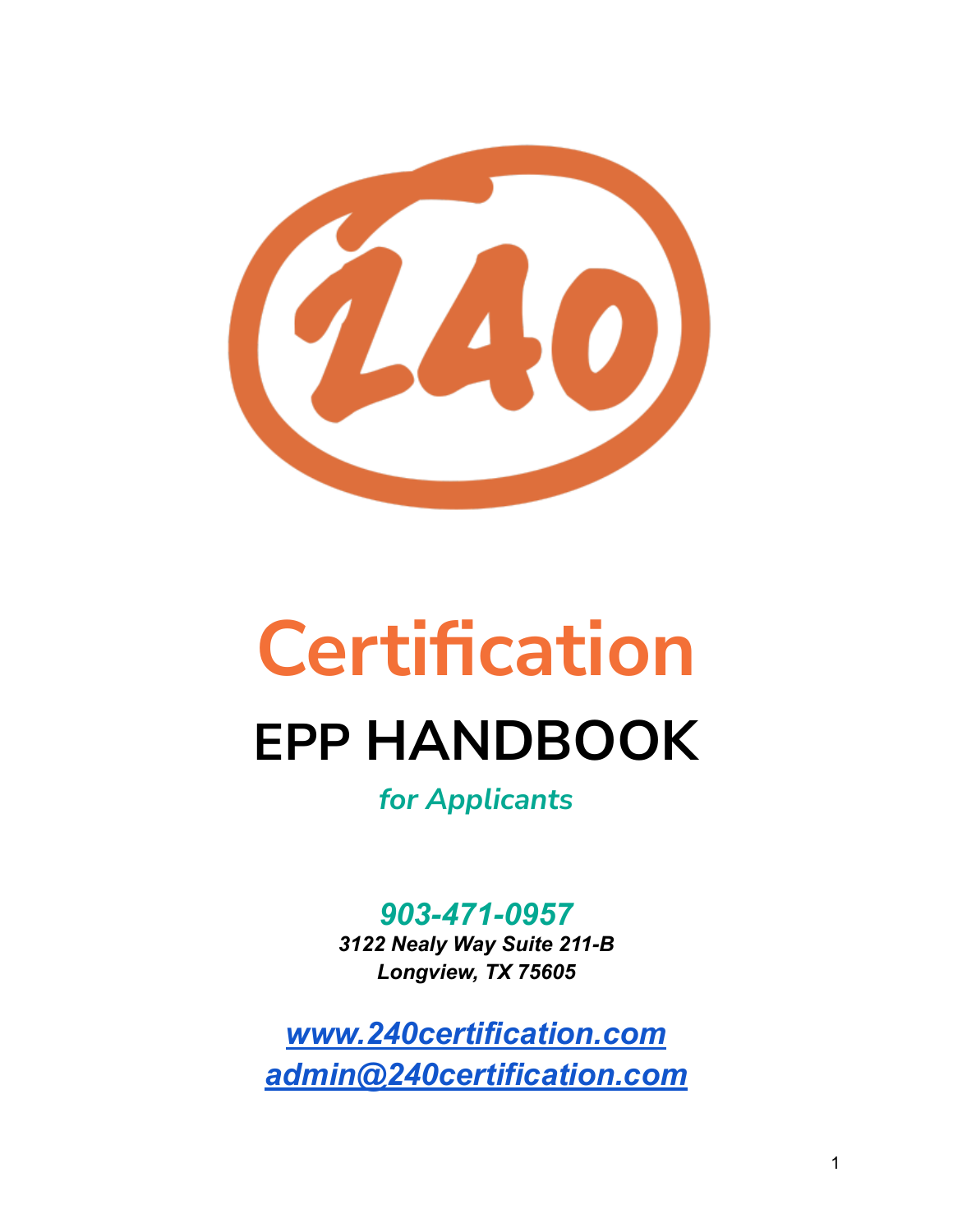

## **TABLE OF CONTENTS**

| <b>OUR MISSION</b>                                                                                                                                                                                              | 5                                |
|-----------------------------------------------------------------------------------------------------------------------------------------------------------------------------------------------------------------|----------------------------------|
| <b>GOALS OF THE PROGRAM</b>                                                                                                                                                                                     | 5                                |
| <b>ACCREDITATION</b>                                                                                                                                                                                            | 5                                |
| <b>GENERAL INFORMATION</b>                                                                                                                                                                                      | 5                                |
| <b>ADMISSION INTO EDUCATOR PREPARATION PROGRAM (EPP), Overview</b>                                                                                                                                              | 6                                |
| <b>HOW TO APPLY</b><br>Final Evaluation for Program Admission                                                                                                                                                   | $\overline{7}$<br>8              |
| <b>TRANSFERS FROM OTHER EPPS</b><br><b>Option 1--Clinical Teaching</b><br>Option 2--Internship<br><b>MILITARY SERVICE CONSIDERATIONS</b><br>240 Certification Policies and Procedures (Military Considerations) | 9<br>10<br>10<br>12<br>12        |
| <b>REQUEST TO SUBSTITUTE PRIOR OR ONGOING SERVICE, TRAINING, OR EDUCATION</b><br>13                                                                                                                             |                                  |
| 240 Certification Policies and Procedures (Non-Military Considerations)                                                                                                                                         | 14                               |
| <b>PROGRAM TUITION &amp; FEES</b>                                                                                                                                                                               | 14                               |
| <b>REFUND AND CANCELLATION POLICY</b>                                                                                                                                                                           | 15                               |
| <b>ADDITIONAL NON-REFUNDABLE PROGRAM FEES</b>                                                                                                                                                                   | 16                               |
| <b>FORMAL CANDIDATE REVIEW</b><br>Levels of Review<br><b>Informal Review</b><br>Level One - Formal EPP Review<br>Level Two - Formal EPP Review<br><b>Final Decision of Review Process</b>                       | 16<br>16<br>16<br>17<br>17<br>18 |
| <b>Appeals Process</b>                                                                                                                                                                                          | 18                               |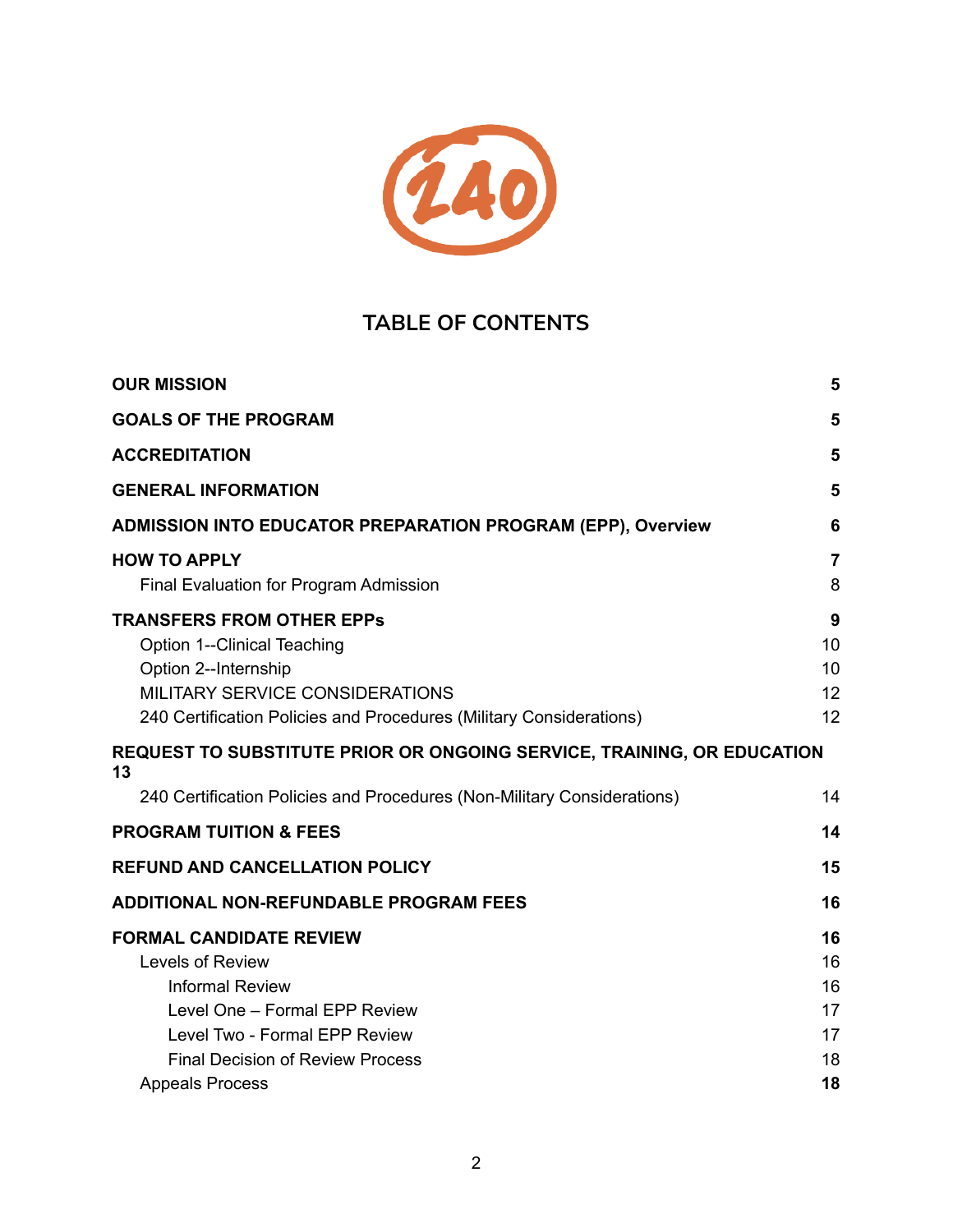| <b>COMPLAINTS AND INVESTIGATIVE PROCEDURES</b> | 18. |
|------------------------------------------------|-----|
| Complaint Process TAC 228.70                   | 18. |
| EPP Protocol                                   | 18. |
| <b>TEA Protocol</b>                            | 20. |
|                                                |     |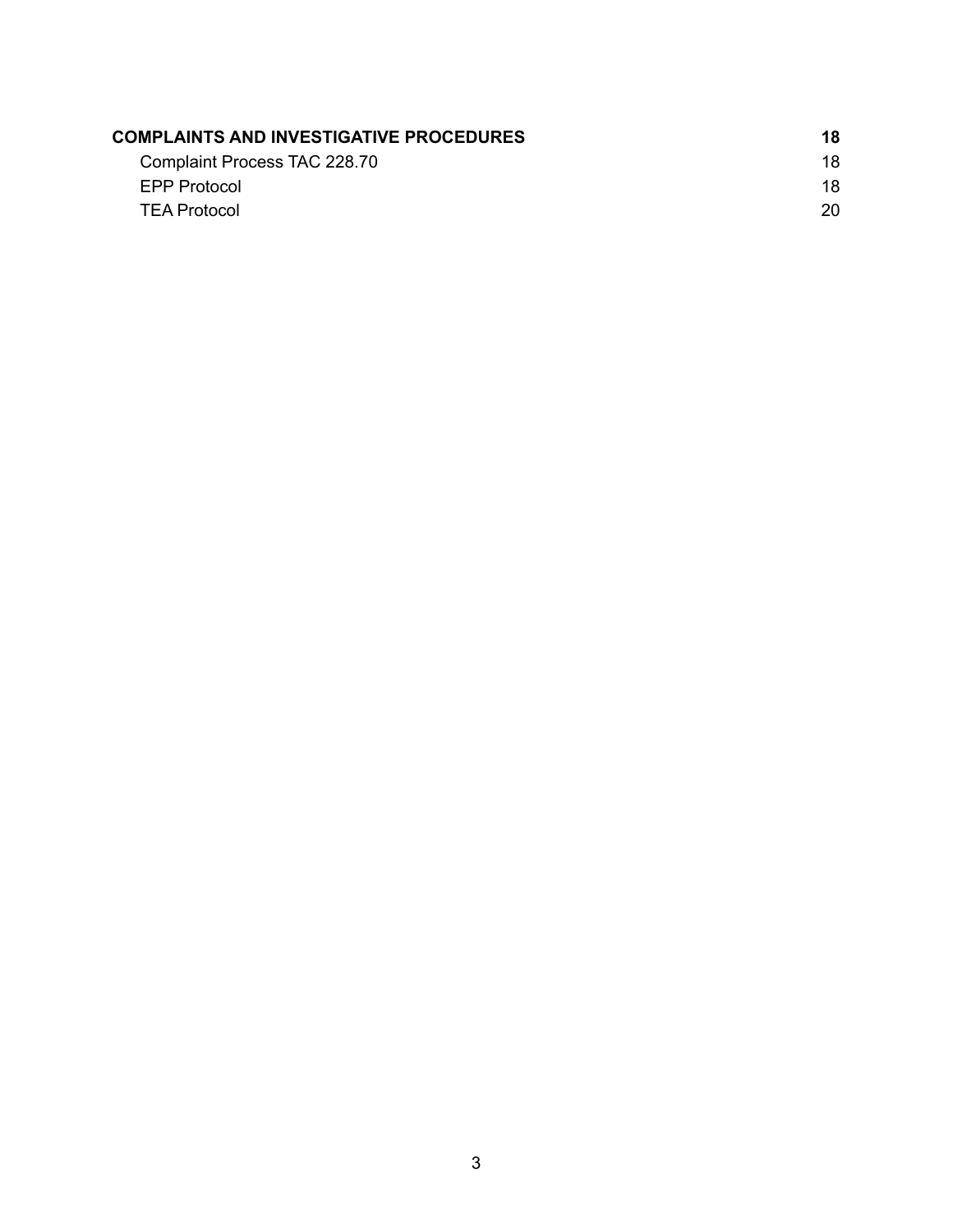# **WELCOME.**

Thank you for your interest in 240 Certification! We are very proud to support the journey of aspiring teachers in Texas. The certification process can be very confusing–that is where our team can come in and help you understand your options and pathways as you navigate this process.

This application handbook is to help you understand the application process and springboard you through the steps. If at any time you need additional assistance, please feel free to email us at [admin@240certification.com](mailto:admin@240certification.com). One of our team members will be happy to respond to help you on your way!

The 240 Certification Team

Scott Rozell, CEO and Founder Lara Cavin, Ed.D., Director of Certification & Compliance Ashley Damron, M. Ed., Program Coordinator Karrabi Malin, Ed.D., Director of Field Experience Kristy Mulkey, Ed.D., Director of Curriculum & Program Advising Jonathan Schneider, MAIR, Director of District Operations Lydmarie Spruill, M. Ed., Program Advisor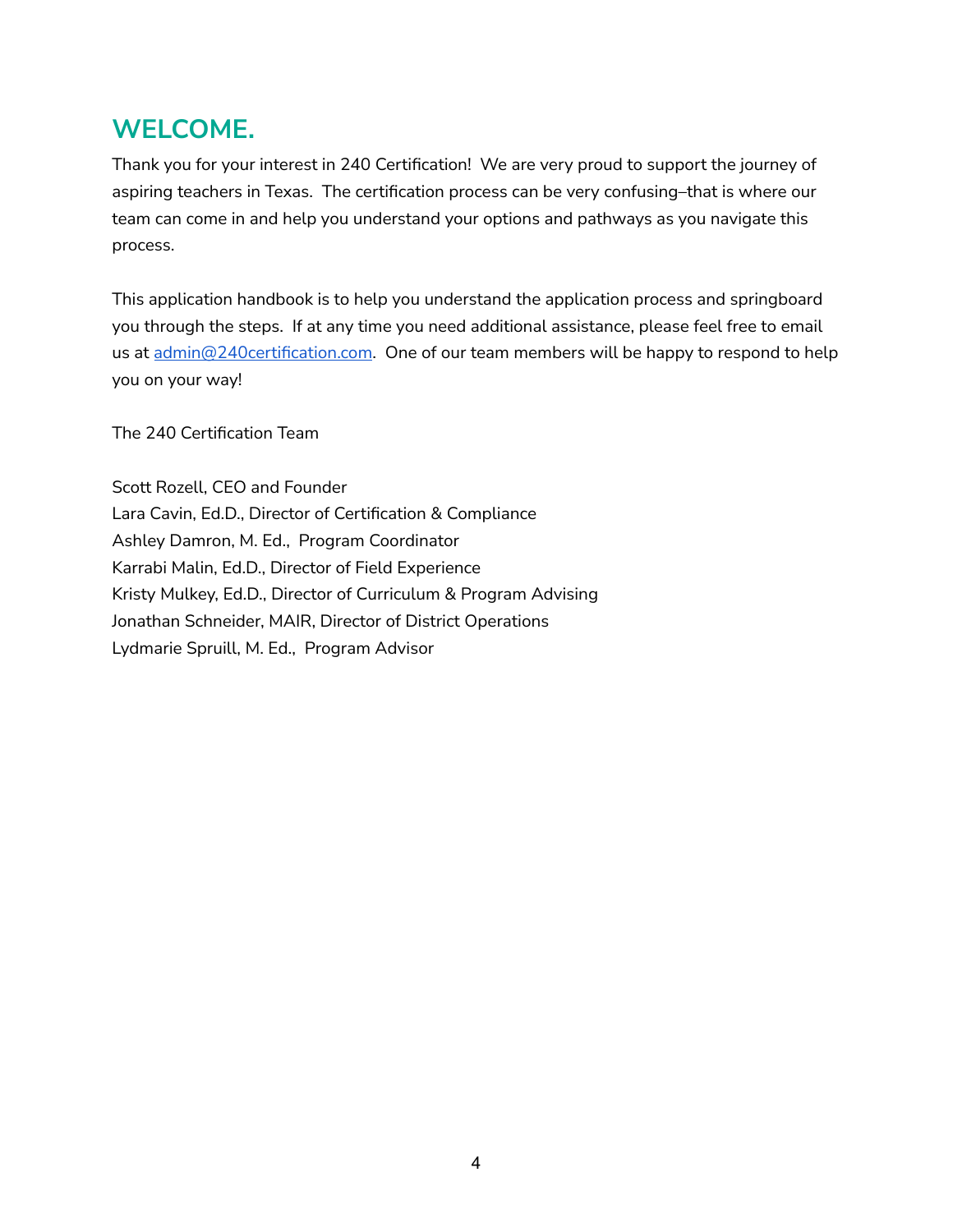## <span id="page-4-0"></span>OUR MISSION

240 Certification seeks to prepare and equip highly effective teachers for public schools in the state of Texas. Our focus is on preparing teachers. Through the byproduct of supporting the needs of the teachers, we will positively impact the needs of the students.

# <span id="page-4-1"></span>GOALS OF THE PROGRAM

Upon completion of the 240 Certification Educator Preparation Program (EPP), candidates will:

- 1) complete all content and field-based requirements to reach Standard certification in their selected subject area(s);
- 2) demonstrate knowledge of learner-centered proficiencies for teachers;
- 3) demonstrate knowledge of, and execute requirements, outlined in the Code of Ethics and Standard Practices for Texas Educators;
- 4) be able to demonstrate proficiency in the use of multimedia technology to enhance learning in both the face-to-face and virtual classroom; and
- 5) be employed as a classroom teacher within one year of completing certification requirements should they desire.

# <span id="page-4-2"></span>ACCREDITATION

240 Certification, formerly known as Educators of Excellence, is an approved educator preparation program (EPP) by the State Board of Educator Certification (SBOE) in Texas. Program completers, or those who have completed all program and state-requirements for certification, will be fully-licensed to teach in their area of certification(s) in the state of Texas.

## <span id="page-4-3"></span>GENERAL INFORMATION

240 Certification is a state-wide alternative certification program (ACP) that offers a full-range of certification options fully online to prepare candidates to obtain Standard Texas teaching certification. Originally approved as an EPP in November 2006, it was granted Continuing Approval in March 2019.

#### **Main Office:**

240 Certification 3122 Nealy Way, Ste. 211-B Longview, Texas 75605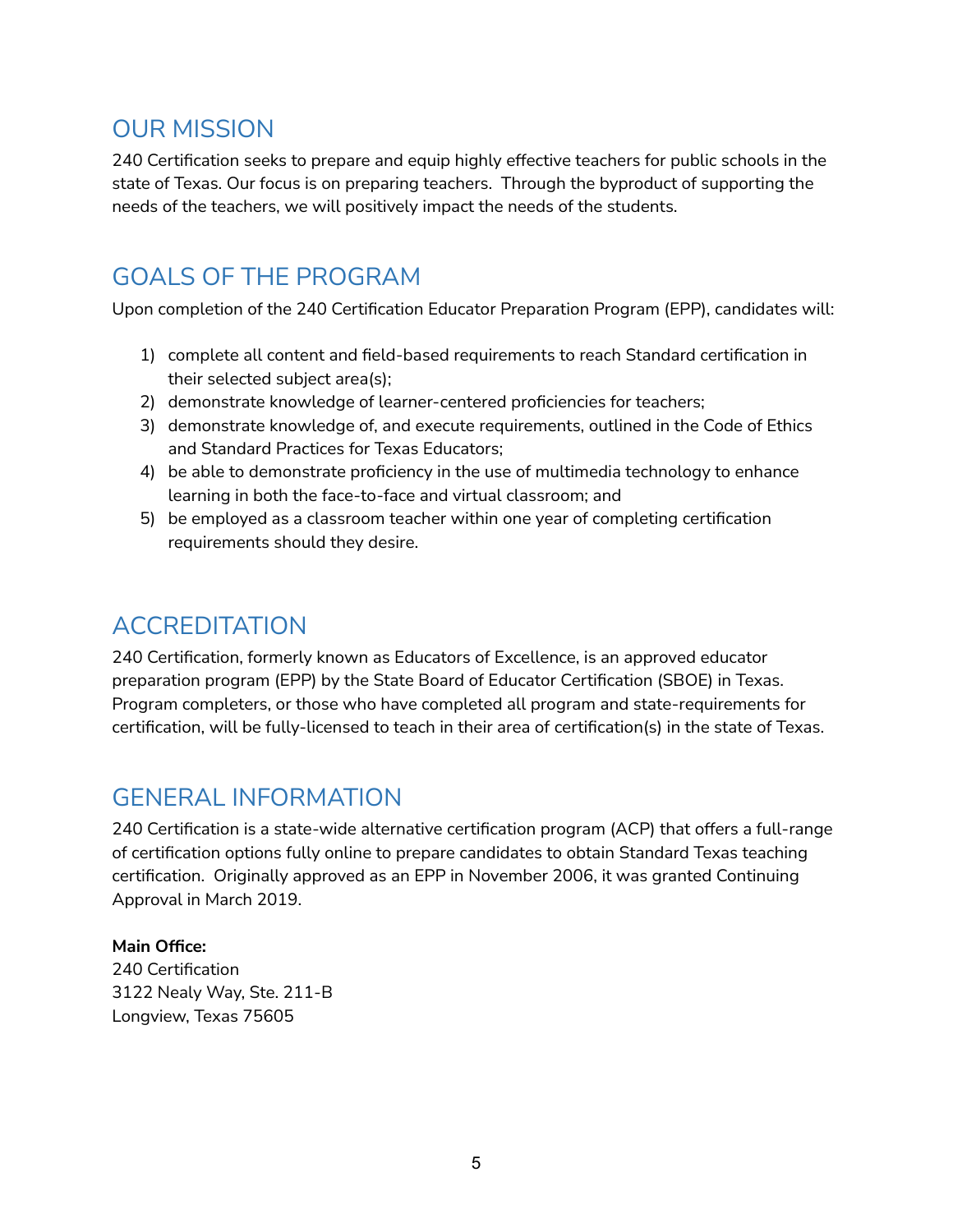#### <span id="page-5-0"></span>ADMISSION INTO EDUCATOR PREPARATION PROGRAM (EPP), Overview

Admission to the 240 Certification Educator Preparation Program (EPP) is initiated online through the company's website.

The admission requirements of 240 Certification meet and exceed those requirements outlined in 19 Texas Administrative Code (TAC) for Educator Preparation Programs (EPP). It is the mission of 240 Certification to provide quality training and support to individuals who have the desire to make a positive difference in our future by investing into the youth of our state.

Applicants who plan to complete the application process for admission are encouraged to obtain a copy of the admission policy and standards for admission as early as possible to avoid delays in the admission process. Applicants desiring to transfer to our EPP from another accredited EPP must meet all minimum requirements of our program.

Our Advisory Council and/or 240 Certification Leadership Team may prescribe additional screening procedures to evaluate an applicant's fitness to teach or other criteria requirements related to the admission requirement.

#### **As the Texas Education Agency (TEA) communicates updated requirements in relation to educator certification, the admission process will be updated to reflect any changes.**

An EPP may not admit an applicant who:

- 1. Has been reported as completing all EPP requirements by another EPP in the same certification category or class, unless the applicant only needs certification examination approval; or
- 2. Has been employed for three years in a public school under a permit, intern, or probationary certificate unless the applicant is seeking clinical teaching that may lead to the issuance of an initial Standard certificate.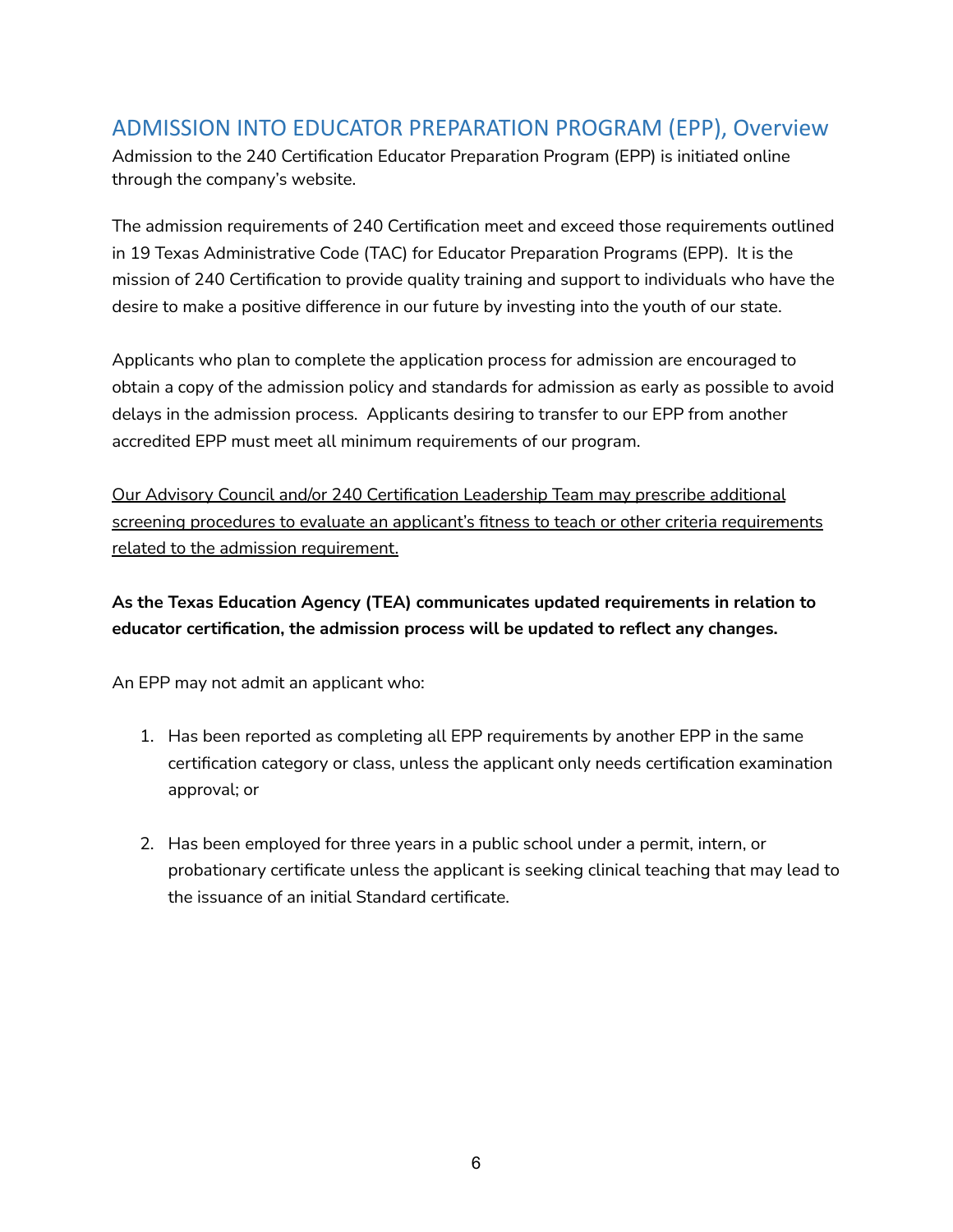## <span id="page-6-0"></span>HOW TO APPLY

#### **Step 1: Complete an application.**

[Certifications](https://docs.google.com/document/d/1tI25xWO_Ef-5PsuuQVhwpQR9MK8Ao6q3q7uLcz7D1C4/edit?usp=sharing) Offered

#### **Step 2: Send us all of your official transcripts.**

**Electronically** *(preferred)***:** 240 Certification ATTN: Dr. Lara Cavin, Director of Certification & Compliance [admin@etbu.edu](mailto:admin@etbu.edu)

#### **By Mail:**

ATTN: Dr. Lara Cavin, Director of Certification & Compliance 3122 Nealy Way, Ste. 211-B Longview, Texas 75605

#### **Step 3:Tell Us About YOU! (Complete Writing Sample)**

This will be sent to you once your initial application is completed.

#### **Step 4: Decide how you will demonstrate content knowledge in one of the following ways:**

- 12-hours (college coursework) in the subject-specific area
- 15-hours (college coursework) for mathematics or science above Grade 7
- TX-PACT exam (only required if applicant does not have the 12/15 required content hours for desired certification area or do meet the GPA requirement)

#### **Step 5: Candidate Interview (when additional information is needed.)**

#### **Step 6: Demonstrate English proficiency in one of the following ways:**

- Submit official transcripts (minimum of bachelor's degree) from a U.S. accredited university
- (International students only) Submit official transcript from a university where it is documented that English is the official language of instruction and the country appears on this list (Texas [Administrative](https://tea.texas.gov/sites/default/files/2017_08_figure-19_0230_0011-1.pdf) Code).
- (International students only) Successfully complete the Test of English as a Foreign Language internet-Based Test (TOEFL iBT) of 24 for speaking, 22 for listening, 22 for reading, and 21 for writing.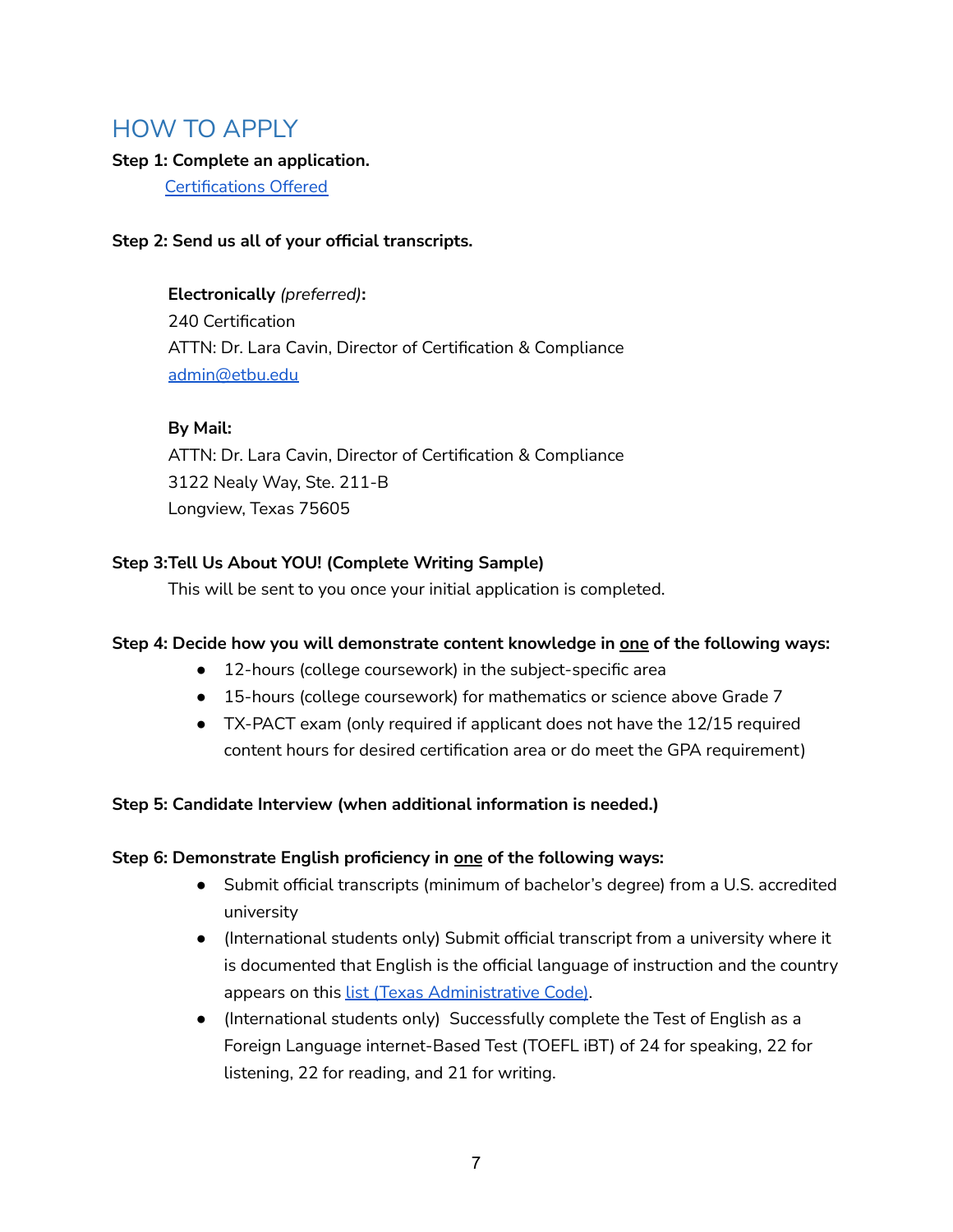#### **Step 7: (Transferring applicants only) Complete Transfer From.**

- *● See Transfer Policies for 240 [Certification.](https://docs.google.com/document/d/1i_0Z-5dmu2FqKUA1zSup2U1nTU9fkiXhILOXozGDs2E/edit?usp=sharing)*
- This is the last step to be completed before the application is approved or denied.
- Applicant will be notified if this form is required.

#### <span id="page-7-0"></span>Final Evaluation for Program Admission

Applicants completing the application process will be evaluated using an evaluation rubric in the following areas:

- GPA (overall or within last 60-semester hours
- Subject-specific content hours
- Professional written response rubric
- Interview rubric (if required)

#### Formal Invitation

Applicants who do not meet the minimum requirements for the EPP will be notified in writing (via email) of any deficiency in a timely manner. This will allow the applicant to rectify any deficiencies and request that their application be reconsidered for program acceptance.

Applicants who do meet minimum requirements for admission will receive an offer of formal admission in writing by email. Once an offer of formal admission has been sent out, the applicant will have **5 calendar days** to sign and return the invitation, indicating if (s)he will accept the invitation.

Applicants must also open up their TEAL and Pearson (to register for certification exams) accounts when accepting the invitation to the program. Directions for opening these accounts were provided in the invitation.

The enrollment fee (first month's tuition) will be due at the time of acceptance of the invitation, along with the \$35 TEA Technology fee.

If the form is not returned in 5 calendar days, it will be assumed that the applicant has denied formal admission into the program.

Prior to formal admission, except for those allowable with Contingency Admission, the EPP will not provide coursework, training, and/or examination approval to an applicant prior to formal admission.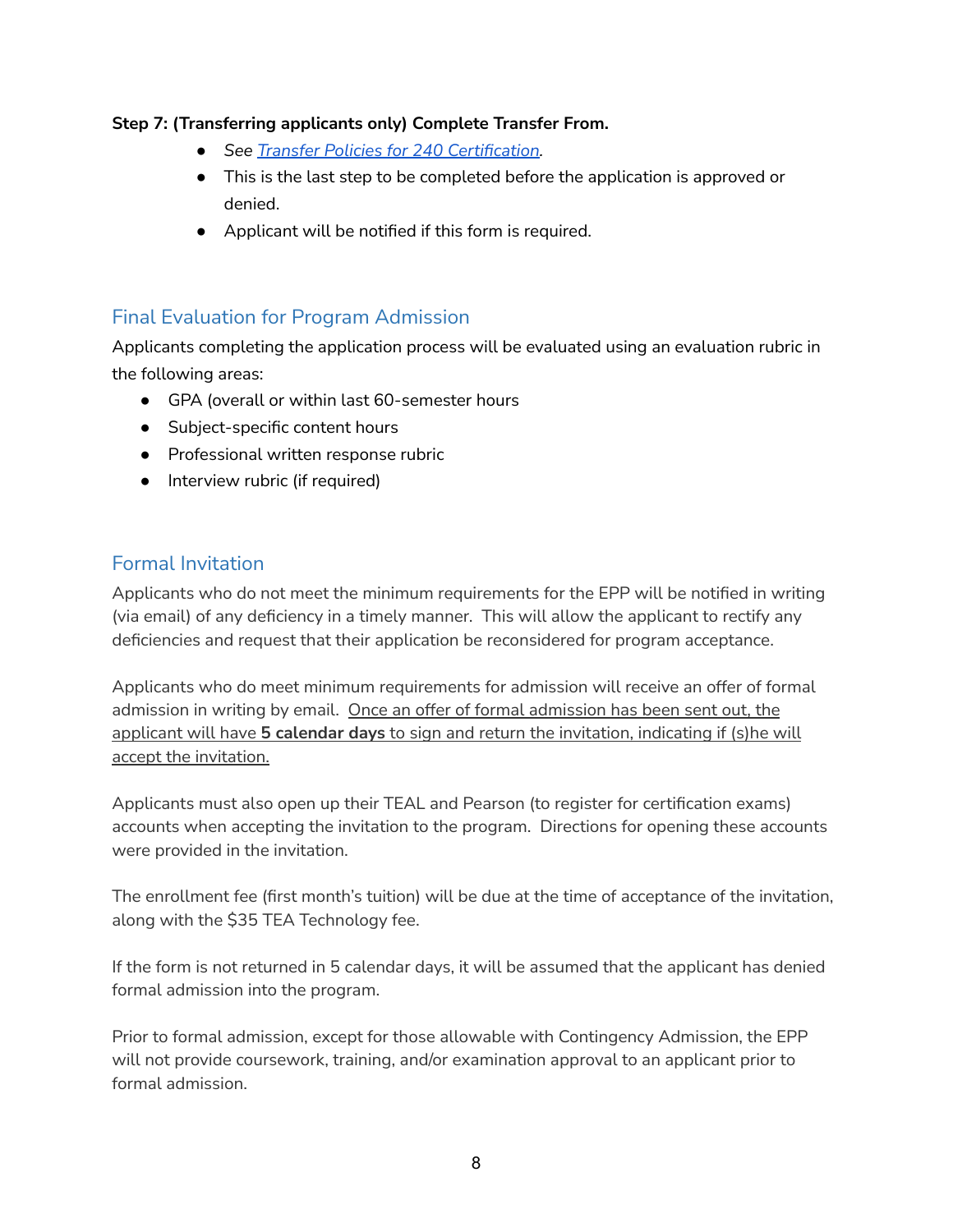Once the invitation is received, the **applicant will now be referred to as a "candidate**."

## <span id="page-8-0"></span>TRANSFERS FROM OTHER EPPs

240 Certification will be accepting a limited number of candidates wishing to transfer from other EPPs. Considerations for transfer approval must meet one or more of the following criteria:

- the prior EPP or post-bac program within the EPP is no longer in operation; and/or
- the applicant cannot return to prior EPP (often because they have been separated from the EPP and cannot return under the same certification) AND have been separated from the EPP for a minimum of 5 calendar years.

Any additional requests for transfers outside of this policy will be considered on a case-by-case basis.

**Applicants to the program from other EPPs will not be considered for 240 Certification without the completed TEA Candidate Transfer Form with the signature of that EPP's legal authority or representative.**

Applicants must also meet or exceed the program requirements outlined in this handbook for application.

# PROGRAM PROGRESSION & CALENDAR OF EVENTS

Applicants can apply and become eligible to begin the program on a revolving basis. Coursework is online and can be completed at the pace of the candidate (program is to to be completed in two-years.) Timelines for field-based experiences are subject to timelines outlined in Texas Administrative Code (TAC).

Each block sequence of coursework can be completed in 30-90/120 calendar days, depending on the candidate. The clinical teaching/internship placement will last a minimum of 14-weeks (70 days) or one full academic year respectively.

Candidates are to progress though the following steps to complete the program and be recommended for full Standard certification: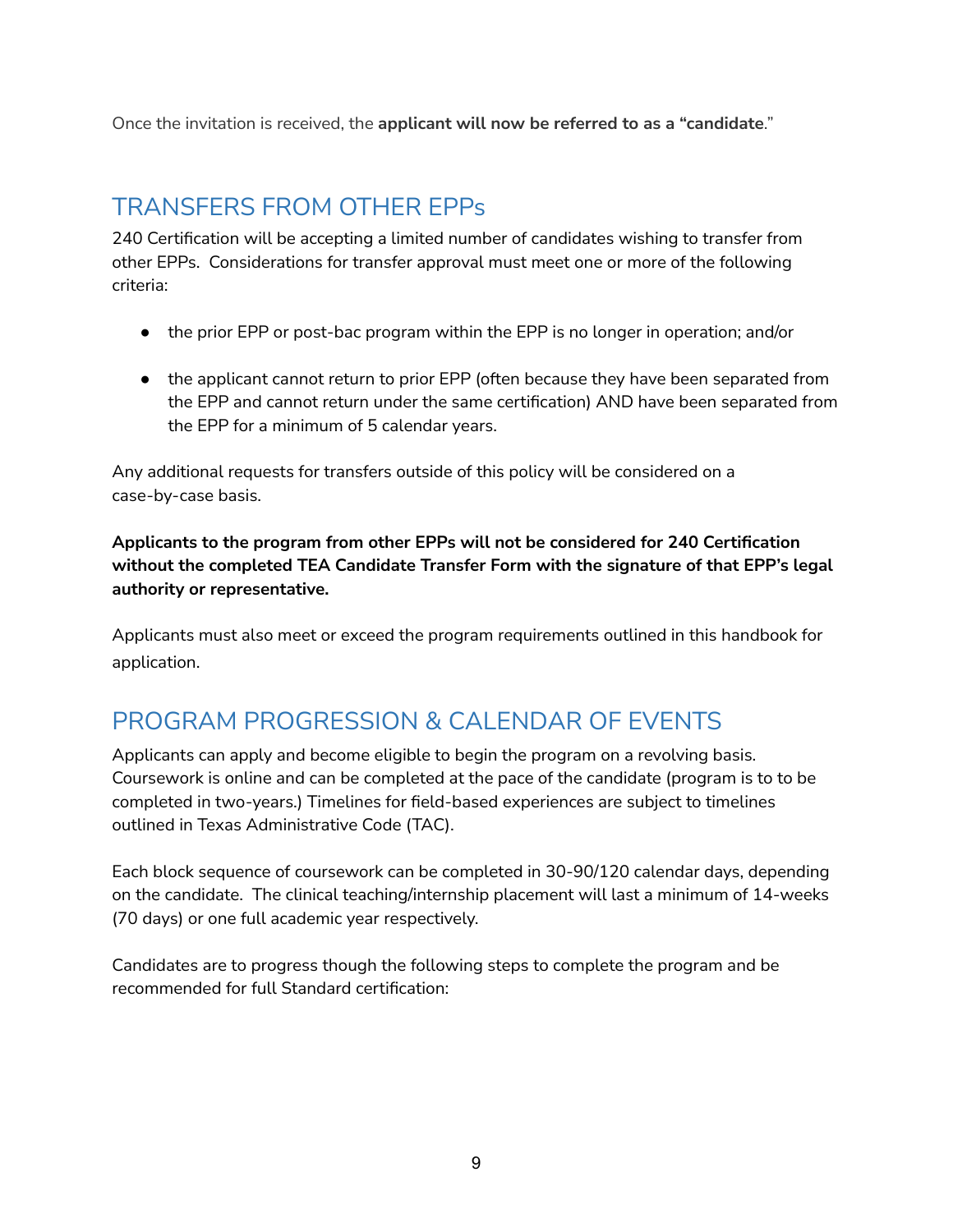<span id="page-9-1"></span><span id="page-9-0"></span>

| <b>Option 1--Clinical Teaching</b>                                                                                                                                                | <u>Option 2--Internship</u>                                                                                                                                                     |
|-----------------------------------------------------------------------------------------------------------------------------------------------------------------------------------|---------------------------------------------------------------------------------------------------------------------------------------------------------------------------------|
| Field-Based 7300                                                                                                                                                                  | Field-Based 7200.1 & 7200.2                                                                                                                                                     |
| **See Road Map for official dates to the                                                                                                                                          | Continuous enrollment; start date of                                                                                                                                            |
| clinical teaching process.**                                                                                                                                                      | internship is determined by the start date                                                                                                                                      |
| Two entry points-annual Fall and Spring                                                                                                                                           | noted on the Statement of Eligibility (SOE)                                                                                                                                     |
| start dates only.                                                                                                                                                                 | by the hiring school district.                                                                                                                                                  |
| <b>Initial:</b> Application to EPP                                                                                                                                                | <b>Initial:</b> Application to EPP                                                                                                                                              |
| Accept invitation to EPP/Complete admission                                                                                                                                       | Accept invitation to EPP/Complete admission                                                                                                                                     |
| process                                                                                                                                                                           | process.                                                                                                                                                                        |
| Complete Initial Orientation to program and also                                                                                                                                  | Complete Initial Orientation to program and also                                                                                                                                |
| with Program Advisor.                                                                                                                                                             | with Program Advisor.                                                                                                                                                           |
| Phase 1: Complete Block 1 coursework (160                                                                                                                                         | Phase 1: Complete Block 1 coursework (160                                                                                                                                       |
| clock-hours) with a grade of "C" or higher in all                                                                                                                                 | clock-hours) with a grade of "C" or higher in all                                                                                                                               |
| courses.                                                                                                                                                                          | courses.                                                                                                                                                                        |
| Complete 30-hours of field-based observation.                                                                                                                                     | Complete 30-hours of field-based observation.                                                                                                                                   |
| Pass content/supplemental certification exam(s)**<br>(Required to begin Phase 2).                                                                                                 | Pass content certification and any supplemental<br>exam(s) required for internship (Required to begin<br>Phase 2).**See notes.                                                  |
| Phase 2: Complete Block 2 coursework (160                                                                                                                                         | Apply for Statement of Eligibility (SOE) & Intern                                                                                                                               |
| clock-hours) with a grade of "C" or higher in all                                                                                                                                 | or Probationary Certification (through TEAL                                                                                                                                     |
| courses.                                                                                                                                                                          | account).                                                                                                                                                                       |
| Pass PPR certification exam** (Required as part                                                                                                                                   | This includes the completion of the fingerprinting                                                                                                                              |
| of the clinical teaching application process)                                                                                                                                     | process and criminal background check, which is                                                                                                                                 |
| Apply for clinical teaching. Complete all<br>district-required procedures in order to begin<br>clinical teaching assignment.                                                      | pursuant to the Texas Education Code (TEC)<br>22.0835.                                                                                                                          |
| This includes the completion of the criminal<br>background check, which is pursuant to the Texas<br>Education Code (TEC) 22.0835.                                                 | [Intern--passed content test(s) only;<br>Probationary--passed both content & PPR tests]<br>Phase 2: Complete Block 2 (160 clock-hours)<br>with a grade of "C" or higher in each |
| Phase 3: Complete Block 3 coursework (160<br>clock-hours) with a grade of "C" or higher in each<br>course--includes clinical teaching (minimum of 70<br>days; typically a 15-week | course--includes first half of the internship (a full<br>academic year as a paid teacher of record)<br>Field-Based 7200 Course *Internship 1                                    |
| placement).*Field-Based 7300 Course                                                                                                                                               | Pass PPR certification exam (Required to<br>complete Phase 2 and advance to Phase 3)                                                                                            |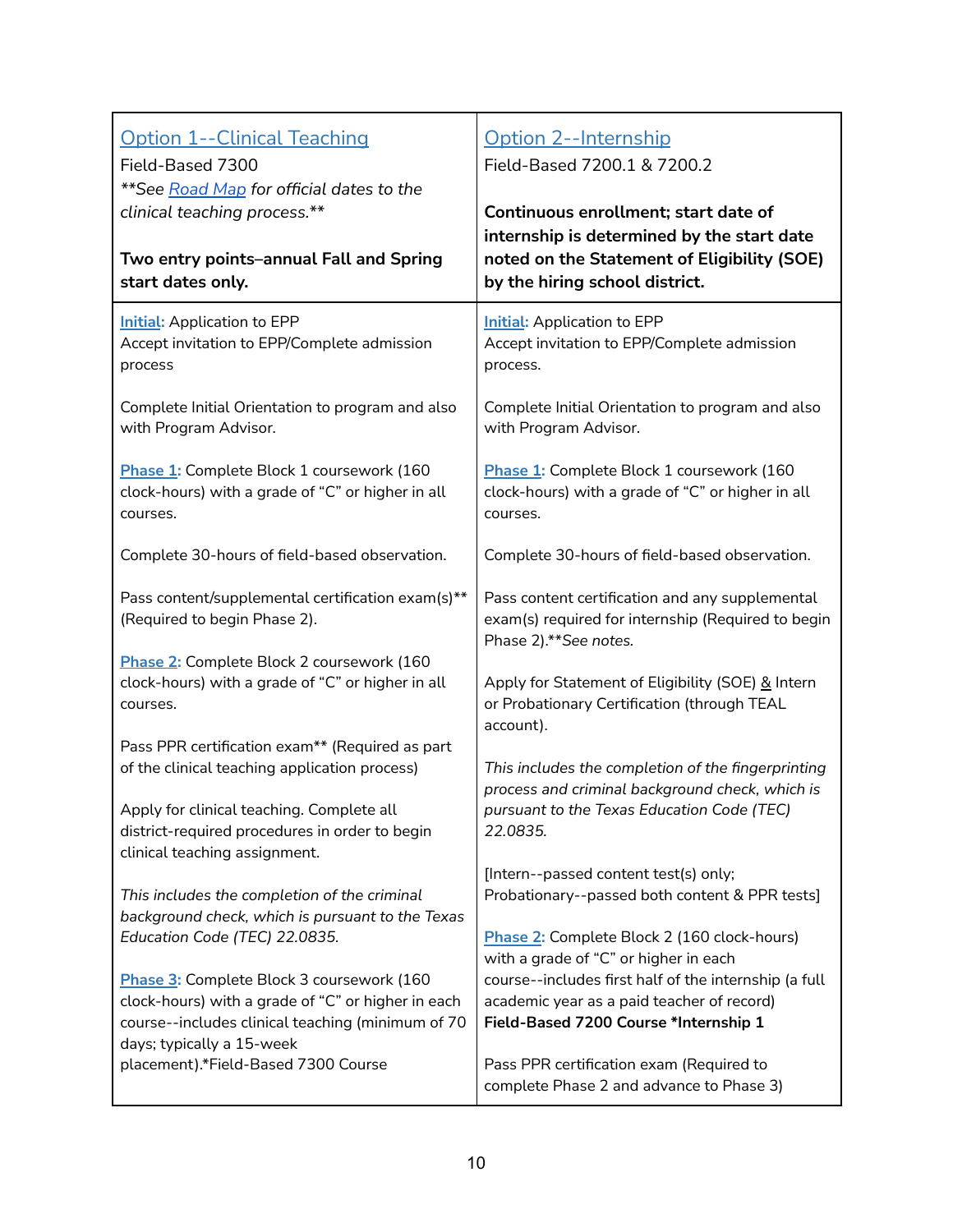**Final:** After successful completion of all coursework and clinical teaching experience, candidate will formally check out with DFE and CO to make sure all required documentation has been completed and secured. Candidate will receive "Final Steps Toward Certification" webinar to understand the certification process.

*\*\*Candidates accepted prior to 5/15/2021, who apply for clinical teaching, may complete the PPR certification exam first and the content certification(s) last. It is strongly recommended that these candidates also complete the Science of Teaching Reading (STR) exam prior to their application to clinical teaching as well.*

#### **FALL Placement Application Window for Clinical Teaching: March 15th-May 1st**

[APPLICATION](https://form.jotform.com/211963713986063) LINK

- Response to Application: **by May 15th annually**
- Prerequisites to be COMPLETED: **July 30th annually**
- Orientation, Parts 1-3 (prerecorded webinar) and Part 4 (with DFE) are required prior to the start of clinical teaching. Orientation, Part 2 will be offered between **July 20th-August 1st annually.**

**SPRING Placement Application Window for Clinical Teaching: September 15th-November 1st**

#### [APPLICATION](https://form.jotform.com/211963713986063) LINK

- Response to Application: **by November 15th annually**
- Prerequisites to be COMPLETED: **December 15th annually**
- Orientation, Parts 1-3 (prerecorded webinar) and Part 4 (with DFE) are

**Phase 3:** Complete Block 3 with a grade of "C" or higher in each course--includes the second half of the internship. **Field-Based 7200 Course \*Internship 2**

**Final:** After successful completion of all coursework and internship, candidate will formally check out with DFE to make sure all required documentation has been completed and secured. Candidate will receive "Final Steps Toward Certification" webinar to understand the certification process.

*\*\*Obtain a teaching position after taking and passing appropriate certification exams.*

If determined that students are eligible for a teaching internship based on meeting state requirements and passing the appropriate certification exam(s), a Statement of Eligibility (SOE) for employment purposes will be provided. Students will need to secure a teaching assignment at the grade level and in the subject area of their target certificate(s).

[Intern certificate --passed content test(s) only; Probationary certificate--passed both content & PPR tests]

Intern certificate is good for one year only and cannot be renewed. A Probationary certificate is good for one year only and can be renewed for up to 2 years.

Once a position has been secured, students will have an experienced, certified mentor teacher assigned to work with them and a field supervisor will be provided. A meeting will be set up within three (3) weeks of the assignment for the candidate to meet his/her field supervisor and to ensure the employing school understands and demonstrates willingness to work with our education program within the parameters of our EPP requirements. This meeting will also be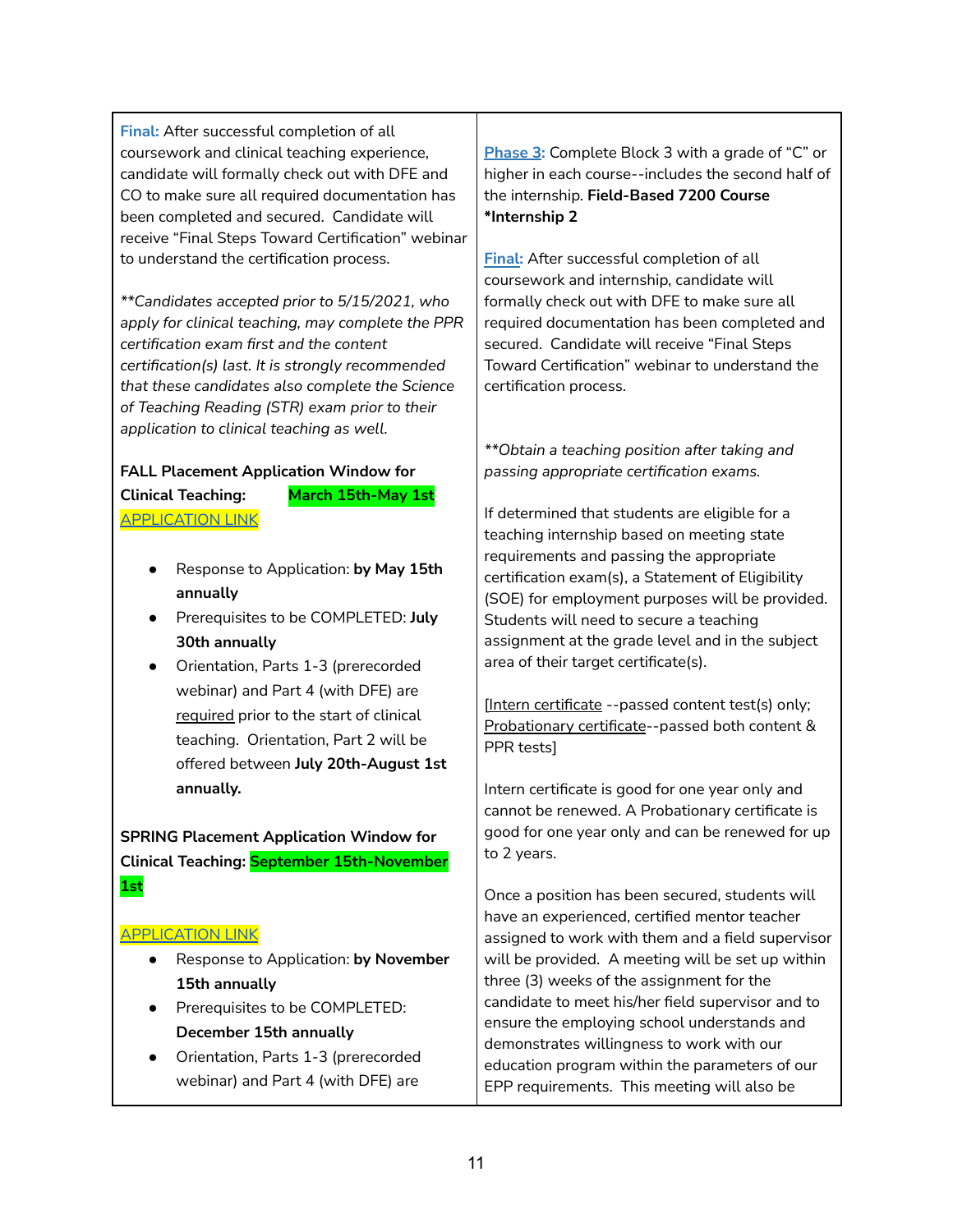required prior to the start of clinical teaching. Orientation, Part 2 will be offered between **December 1-15th annually.** *\*\*Candidates accepted prior to 5/15/2021, who apply for clinical teaching during the Fall 2021/Spring 2022 semesters, may complete the PPR certification exam first and the content certification(s) last. It is strongly recommended that these candidates also complete the Science of Teaching Reading (STR) exam prior to their application to clinical teaching as well.* **Program is completed once Final task is verified and any outstanding balances have been paid in full. Candidate's account must be in Good Standing to move from Candidate to Finisher/Completer.** used to establish communications among the field supervisor, the campus mentor teacher, the assigned administrator and the intern. **Program is completed once Final task is verified and any outstanding balances have been paid in full. Candidate's account must be in Good Standing to move from Candidate to Finisher/Completer.**

# <span id="page-11-0"></span>MILITARY SERVICE CONSIDERATIONS

In accordance with 19 TAC 228.35(a)(5)(A), military service members or military veterans may be eligible to receive credit for verified military service, training, or education toward the training, education, work experience or related requirements (other than certification examinations, which are required of all candidates for certification) for educator certification requirements, provided that the military service, training, or education is directly related to the certification being sought. **Contact the Director of Certification & Compliance for additional information.**

Effective September 1, 2015, TEA waives certain fees for eligible military service members, military veterans, and military spouses. For additional information, please see the [TEA](https://tea.texas.gov/texas-educators/certification/military-community) [website.](https://tea.texas.gov/texas-educators/certification/military-community) There are some fee exemptions as well. Please see the [requirements](https://tea.texas.gov/texas-educators/certification/document-upload-in-the-educator-certification-online-system-ecos) to obtain these fee exemptions.

Information regarding military service members, military spouses, and military veterans may be found in the Texas [Administrative](https://texreg.sos.state.tx.us/public/readtac$ext.TacPage?sl=R&app=9&p_dir=&p_rloc=&p_tloc=&p_ploc=&pg=1&p_tac=&ti=19&pt=7&ch=234&rl=1) Code 234.

#### <span id="page-11-1"></span>240 Certification Policies and Procedures (Military Considerations)

The program and curricula have been designed to effectively prepare candidates to be successful on certification examinations and in the profession. A review of military service,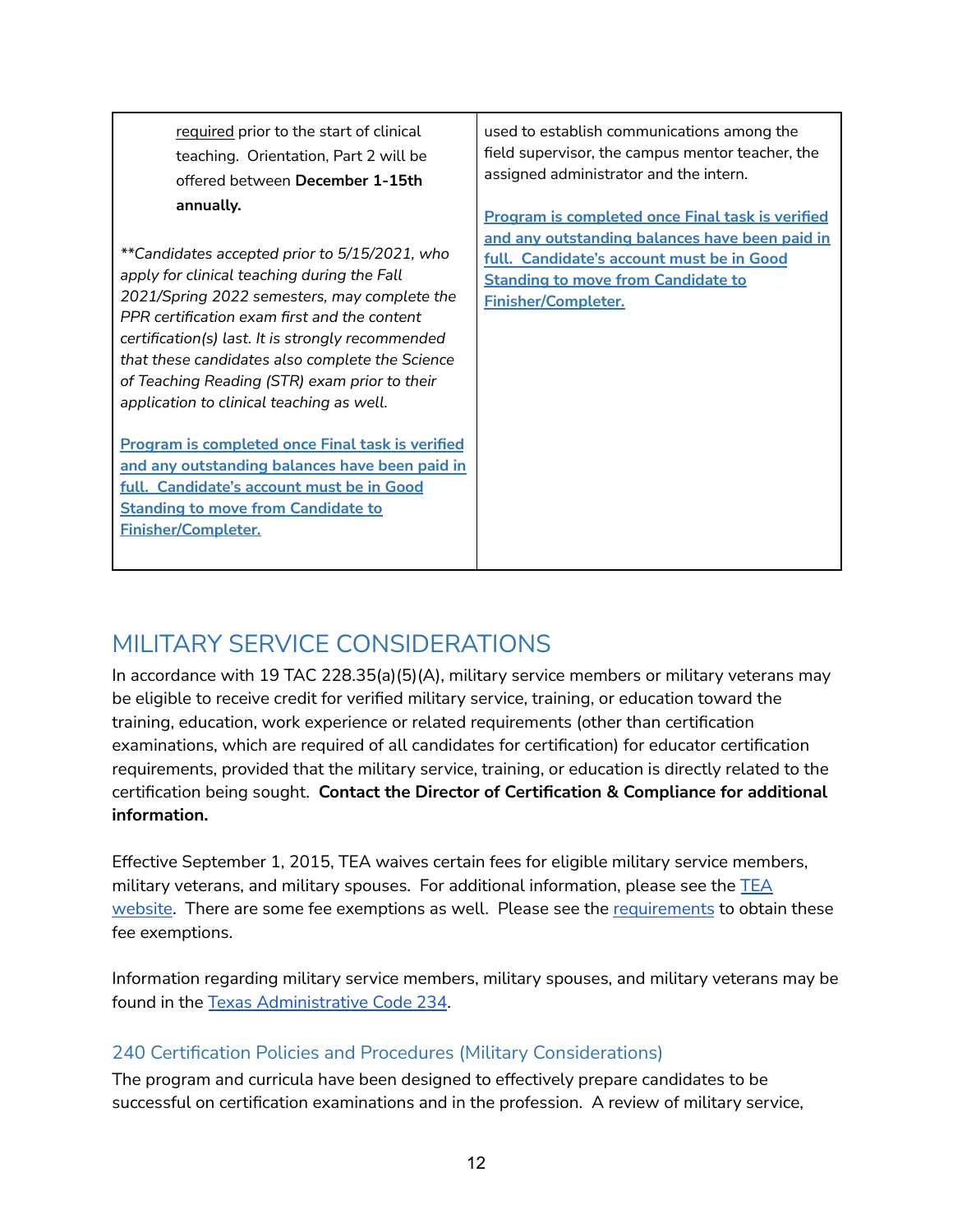training, or education can be requested by contacting the Director of Certification & Compliance.

Any coursework credit considerations must include the following parameters, which has been developed in accordance with Texas Administrative Code (19 TAC 228.35 and 19 TAC 234) and under the discretion of the EPP):

- Training or education must have been received within the last five years;
- Training or education must be directly tied to the grade level/content area of the certification being sought;
- There must be strong evidence that any credit considerations would be a replacement for the instruction/content and that candidate performance on certification examinations or professional experiences would not be negatively impacted;
- Certification exams may not be waived or credited;
- Field-based experiences (30-hours) cannot be waived or credited unless the candidate has experiences as a long-term substitute as outlined in 19 TAC 228.25(e)(1)(C);
- An EPP may permit a full day clinical teaching assignment up to 5 full days fewer (or up to 10 half days fewer for half-day assignments) than the minimum requirement if due to military leave, based on 19 TAC 228.35(e)(2)(A)(iv); and
- An EPP may permit an internship of up to 30 school days fewer than the minimum if due to military leave, based on 19 TAC 228.35(e)(2)(B)(i).

*\*\*Additional considerations can be made for our military service members and military veterans on a case-by-case basis. Final determination will be communicated to the candidate by the Director of Certification & Compliance.*

# <span id="page-12-0"></span>REQUEST TO SUBSTITUTE PRIOR OR ONGOING SERVICE, TRAINING, OR EDUCATION

In accordance with 19 TAC 228.35(a)(5)(B), EPPs must develop and implement specific criteria and procedures that may allow those not in military service or military veterans to substitute relevant (prior or ongoing) service, training, or education toward program requirements.

Considerations for substitution cannot include the state's requirements for certification examinations or as part of the internship or clinical teaching requirements, as mentioned in the TAC ruling.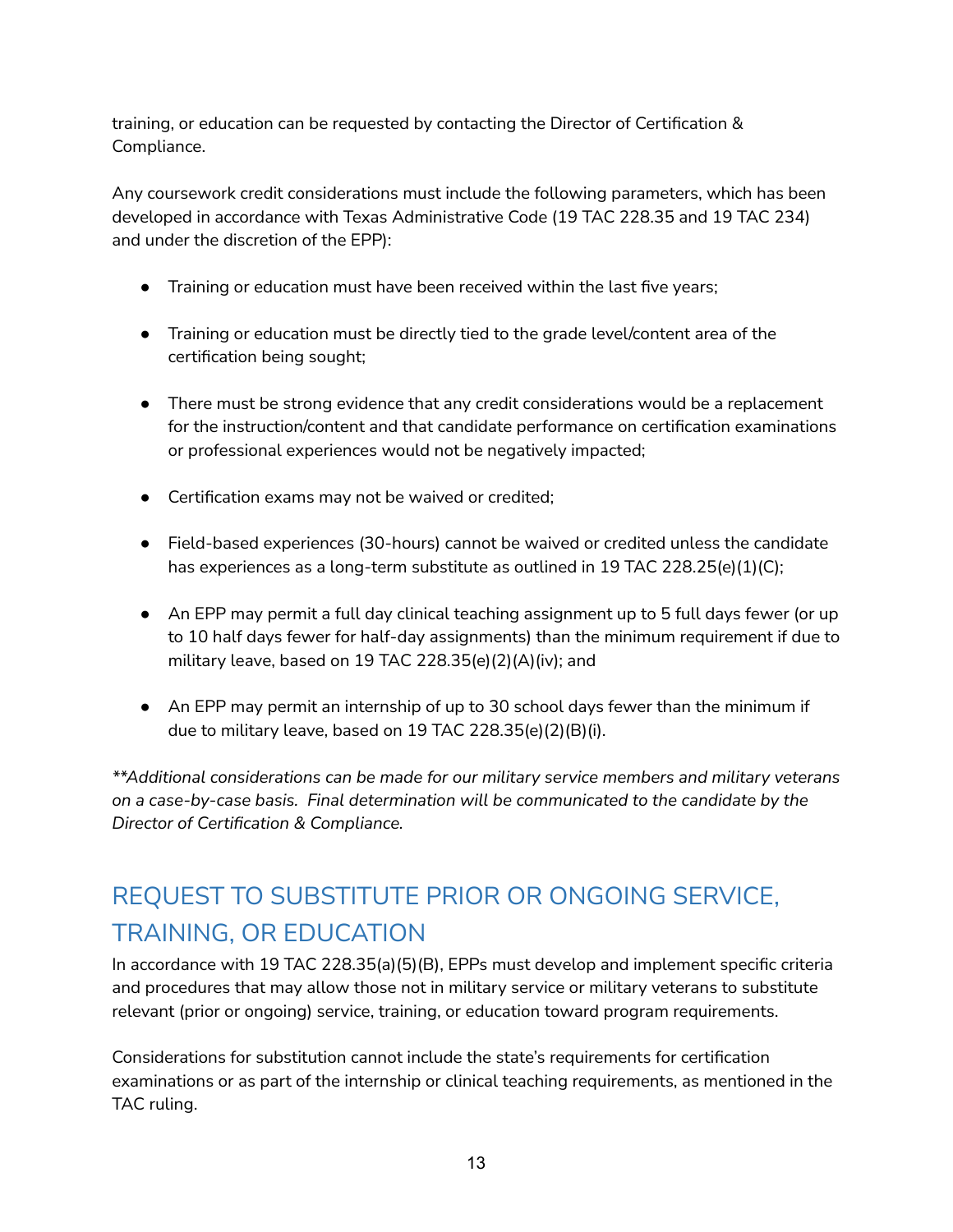#### <span id="page-13-0"></span>240 Certification Policies and Procedures (Non-Military Considerations)

Due to the design of the instruction and coursework, any substitutions will be rare and must meet all of the following criteria:

- Service, training or education must have been received by an approved Texas Educator Preparation Program or accredited institution of higher education within the last five years;
- Service, training, or education must be directly tied to the grade level/content area of the certification being sought;
- There must be strong evidence that any credit considerations would be a replacement for the instruction/content and that candidate performance on certification examinations or professional experiences would not be negatively impacted;
- Certification exams may not be waived or credited; and
- Field-based experiences (30-hours) cannot be waived or credited unless the candidate has experience as a long-term substitute as outlined in 19 TAC 228.25(e)(1)(C) or has completed these hours as part of a Texas EPP (completed documentation must be submitted for review).

*\*\*Additional considerations can be made on a case-by-case basis. Final determination will be communicated to the candidate by the Director of Certification & Compliance.*

## <span id="page-13-1"></span>PROGRAM TUITION & FEES

All tuition and fees tied to the program are specifically outlined in the Admission and Program Agreement (APA). Tuition covers the coursework (including the Google Workspace, subscription to 240 Tutoring during testing preparation) and access to the Learning Management System (LMS), and those fees tied to the typical field experiences.

Additional fees can be incurred with the field experience if the field placement is unsuccessful or if additional considerations arise.

| <b>Application Fee</b>    | $-()$ -                                                      |
|---------------------------|--------------------------------------------------------------|
| Initial Course Enrollment | first payment is due upon acceptance of invitation           |
| Coursework Tuition        | **The tuition is paid in 12 monthly installments             |
| Field-Experiences Fees    | Paid by semester                                             |
|                           | (Clinical teaching is typically completed over one semester; |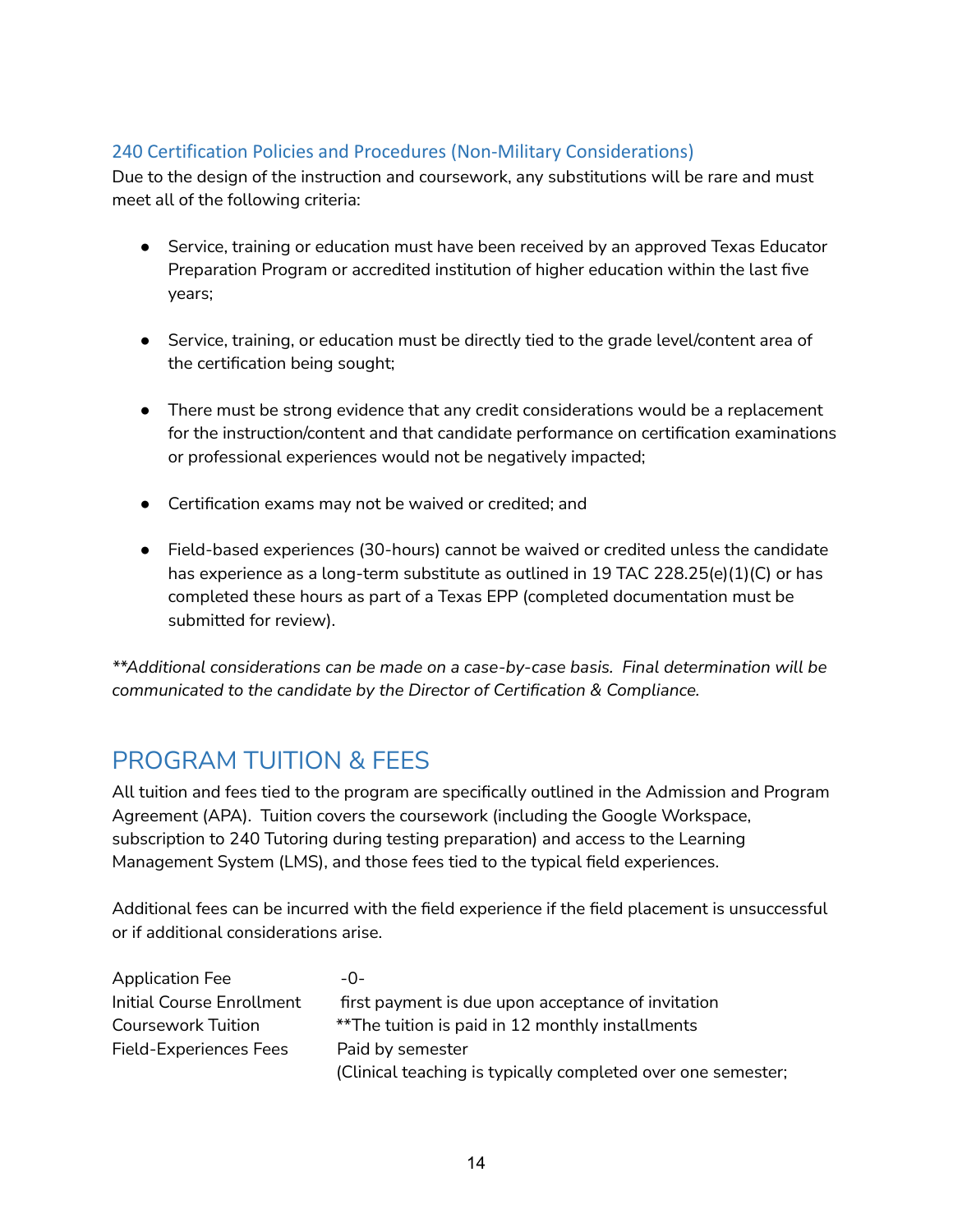Internship is

typically completed over 2 semesters.)

#### **Total Program Costs Refer to Admission and Program Agreement**

First payment is due upon acceptance of invitation and also includes a one-time payment of \$35 to cover the TEA technology fee. Payments for the course enrollment are paid over 12-months in equal installments. Field experiences fees are due prior to the start of the field experience (clinical teaching/internship).

There is an alternative payment schedule outlined in the Admission Program Agreement, should a candidate need the option to defer payments until the start of the internship. Additional fees will apply for the deferment. Additional details are outlined in the Admission and Program Agreement.

*\*\*Additional fees will be incurred to cover the costs of certification exams (\$116-131 per exam); certification fees (\$78 initial fee); plus required fingerprinting (approximately \$50)--fees may vary and evolve over time. Other fees tied to those outlined in the terms and conditions may be included (including late payments, deferred payments, noncompletion of coursework, etc.)*

Effective September 1, 2015, TEA waives certain fees for eligible military service members, military veterans, and military spouses. Please see the prior section on Military Service Considerations.

*Please refer to the Admission and Program Agreement for additional fees that may be applied due to additional services by candidate request, unsuccessful completion of program requirements, or due to late/non-payment.*

Tuition and fees can be accepted by credit or debit card.

## <span id="page-14-0"></span>REFUND AND CANCELLATION POLICY

All tuition and fees are fully earned upon signing, and are non-refundable, non-transferable and non-cancelable. They are payable upon the candidate signing the Admission and Program Agreement and can be paid out over equal monthly installments for 12 months. If a candidate is separated from the program or field-based experience by candidate choice or through the EPPs exit policy, the tuition is still due.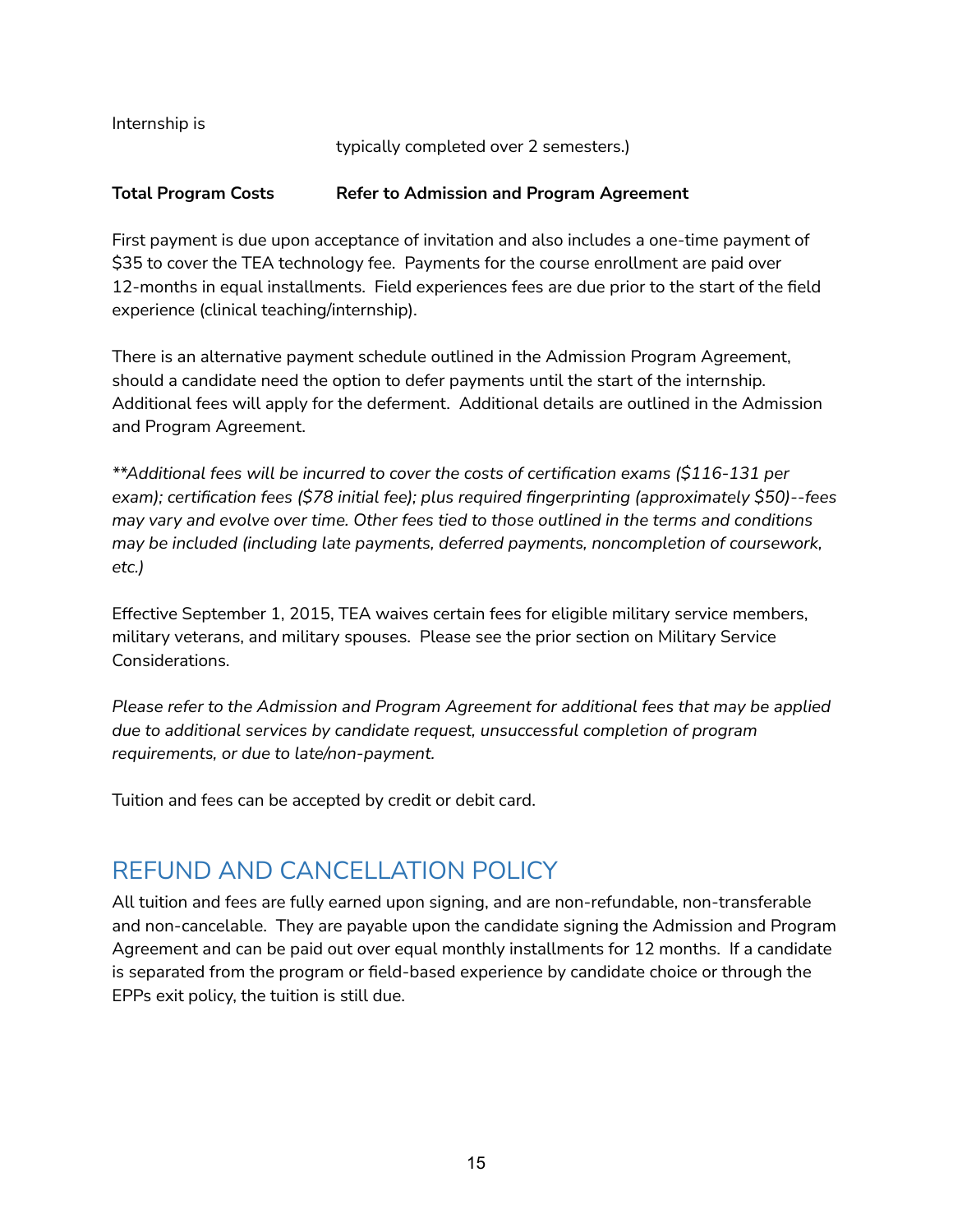# <span id="page-15-0"></span>ADDITIONAL NON-REFUNDABLE PROGRAM FEES

- TEA technology fee \*tied into first tuition payment
- Late payment fees
- Fees for program extension
- Program renewal fee
- Field-experience renewal fee
- Field-experience change request (once placement begins)
- Requesting a new Statement of Eligibility (SOE)
- Agreement renewal fee (completed program, but did not secure an internship placement)

# <span id="page-15-1"></span>FORMAL CANDIDATE REVIEW

When those in the process of applying (applicants) to our Education Preparation Program (EPP) and candidates who have already been accepted into our EPP, fail to meet the substantive expectations of our program, a formal candidate review process will be initiated.

The goal of this review process is to supply support and supervision in the areas identified as requiring development or correction so the candidate can become successful in being accepted into the program and/or ultimately obtaining full Standard certification.

#### <span id="page-15-2"></span>**Levels of Review**

#### <span id="page-15-3"></span>**Informal Review**

This will take place between a candidate and one of the following professionals of 240 Certification: a director; program advisor; course instructor; or field supervisor. This is initiated by the 240 Certification representative who has concerns regarding the candidates ability to meet the requirements of the EPP.

- The 240 Certification representative will discuss concerns directly with the candidate.
- The Director of Certification and candidate's program advisor will be advised of the informal review and the outcome.
- The 240 representative will place written documentation of the informal review in the candidate's EPP file within seven (7) calendar days of meeting with the candidate. A copy of this documentation will also be sent to the candidate.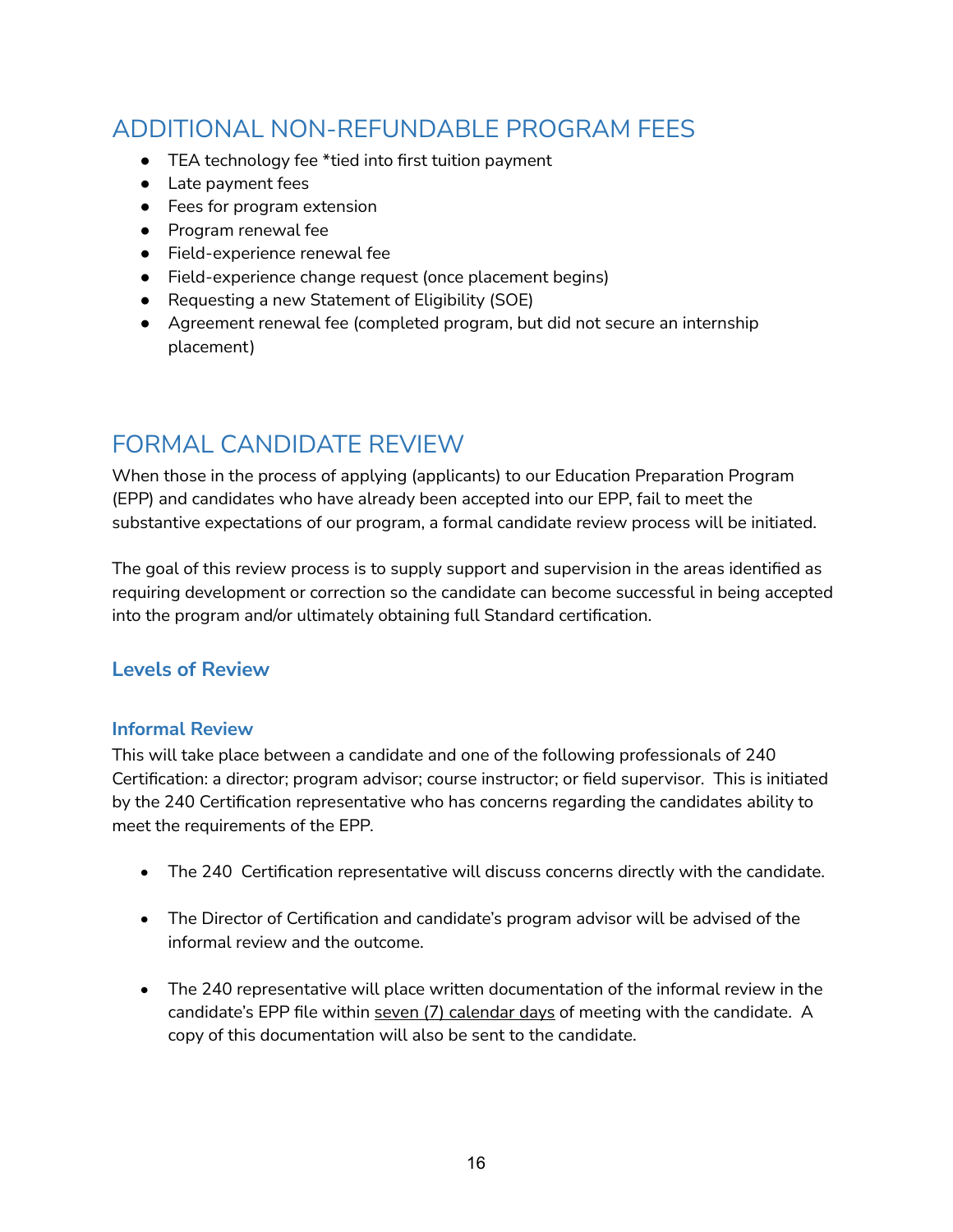#### <span id="page-16-0"></span>**Level One – Formal EPP Review**

This Level One Review will take place between the candidate, the 240 representative initiating the review, and the Formal Review Team. In addition to the candidate and the 240 representative, the Formal Review Team will consist of the candidate's program advisor and one of the 240 directors. This review is initiated when the 240 representative has sufficient concerns to question the candidate's "fitness to teach" and has tried different avenues to provide a solution, such as informal meetings.

*A Level One Formal Review can be initiated without the Informal Review process, should the incident/concern require probationary status in the program.*

- An action plan will be discussed and developed, and a copy will be provided to all parties. The candidate will have an opportunity to provide insight and suggestions in the development of the action plan.
- Candidate is placed on **probationary status** until issues have been resolved.
- The Director of Certification and Field Experiences will be advised of informal review and the outcome, if not included on the Formal Review Team.
- The 240 Representative will place written documentation of the informal review in the candidate's EPP file within seven calendar days of meeting with the candidate. A copy of this documentation will also be sent to the candidate.

#### <span id="page-16-1"></span>Level Two - Formal EPP Review

This Level Two Formal Review will take place between the candidate, the 240 Representative initiating the review, the Formal Review Team and must include the Director of Certification and/or the Director of Field Experiences. This will be initiated if the candidate fails to be successful with the developed plan or creates additional continuing concerns.

*A Level Two Formal Review can be initiated without the Informal Review or Level One Formal Review processes, should the incident/concern require immediate attention and/or consideration of revocation of EPP candidate status.*

- A subcommittee to include key members of 240 Certification will review all documentation.
- Candidate and 240 representative(s) involved will be interviewed individually.
- Additional documentation will be obtained from the field-based setting, if appropriate.
- A recommendation will be made after all statements and artifacts have been reviewed regarding the suitability of the candidate's continuation in the program .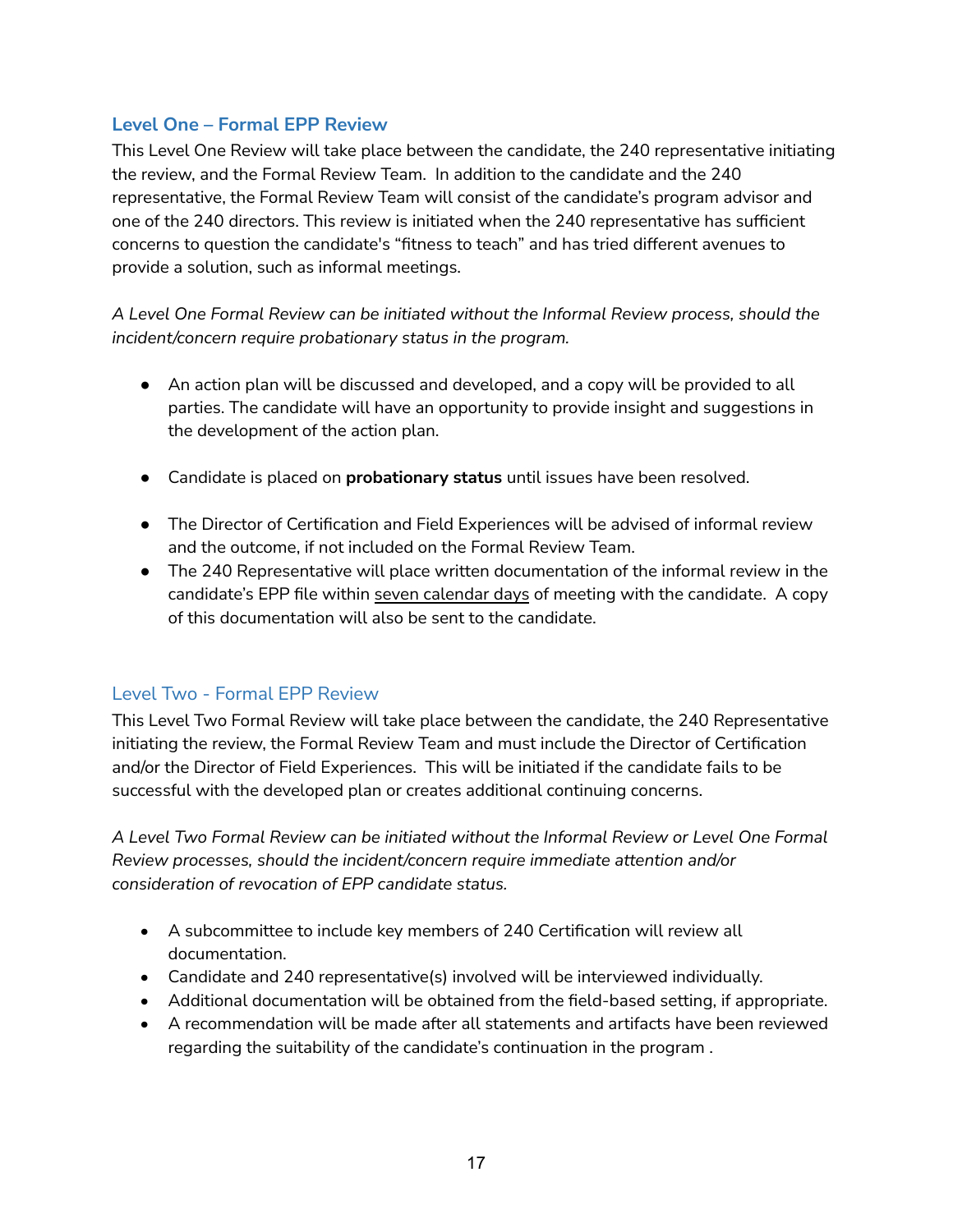• The subcommittee will summarize its findings and make written recommendations forwarded to the 240 Certification Leadership Team as well as the EPP's Advisory Council.

#### <span id="page-17-0"></span>Final Decision of Review Process

The 240 Certification Leadership Team will make a final decision regarding a candidate's suitability and acceptance to continue in our Educator Preparation Program. The candidate will be notified of final decisions and will place documentation of the decision in the candidate's EPP folder.

#### <span id="page-17-1"></span>Appeals Process

An appeals process is available to candidates at any stage of the Educator Preparation Program, including being denied admission into any stage of our program (entrance, clinical teaching/internship, and/or transition to Standard certification).

- This appeal must be done in writing and submitted to the Program Coordinator at admin@240certification.com.
- This will be reviewed by the 240 Certification Leadership Team.
- The final decision will be sent in writing to the applicant or candidate within seven (7) calendar days.
- If the candidate wishes to appeal further, it needs to be done in writing and sent to the CEO of 240 Certification. This decision is final.

# <span id="page-17-2"></span>COMPLAINTS AND INVESTIGATIVE PROCEDURES

#### <span id="page-17-3"></span>Complaint Process TAC 228.70

(a) Purpose. Texas Education Agency (TEA) staff shall maintain a process through which a candidate or former candidate in an educator preparation program (EPP), an applicant for candidacy in an EPP, an employee or former employee of an EPP, a cooperating teacher, a mentor, a site supervisor, or an administrator in a public or private school that serves as a site for clinical teaching, internship, or practicum experiences may submit, in accordance with subsection (c)(1) of this section, a complaint about an EPP for investigation and resolution.

#### <span id="page-17-4"></span>EPP Protocol

The 240 Certification policy is to provide an avenue for an applicant, candidate, employee or former employee of the EPP, cooperating/mentor teacher, and campus administrator(s) to make an informal or formal complaint when deemed necessary. We encourage the resolution of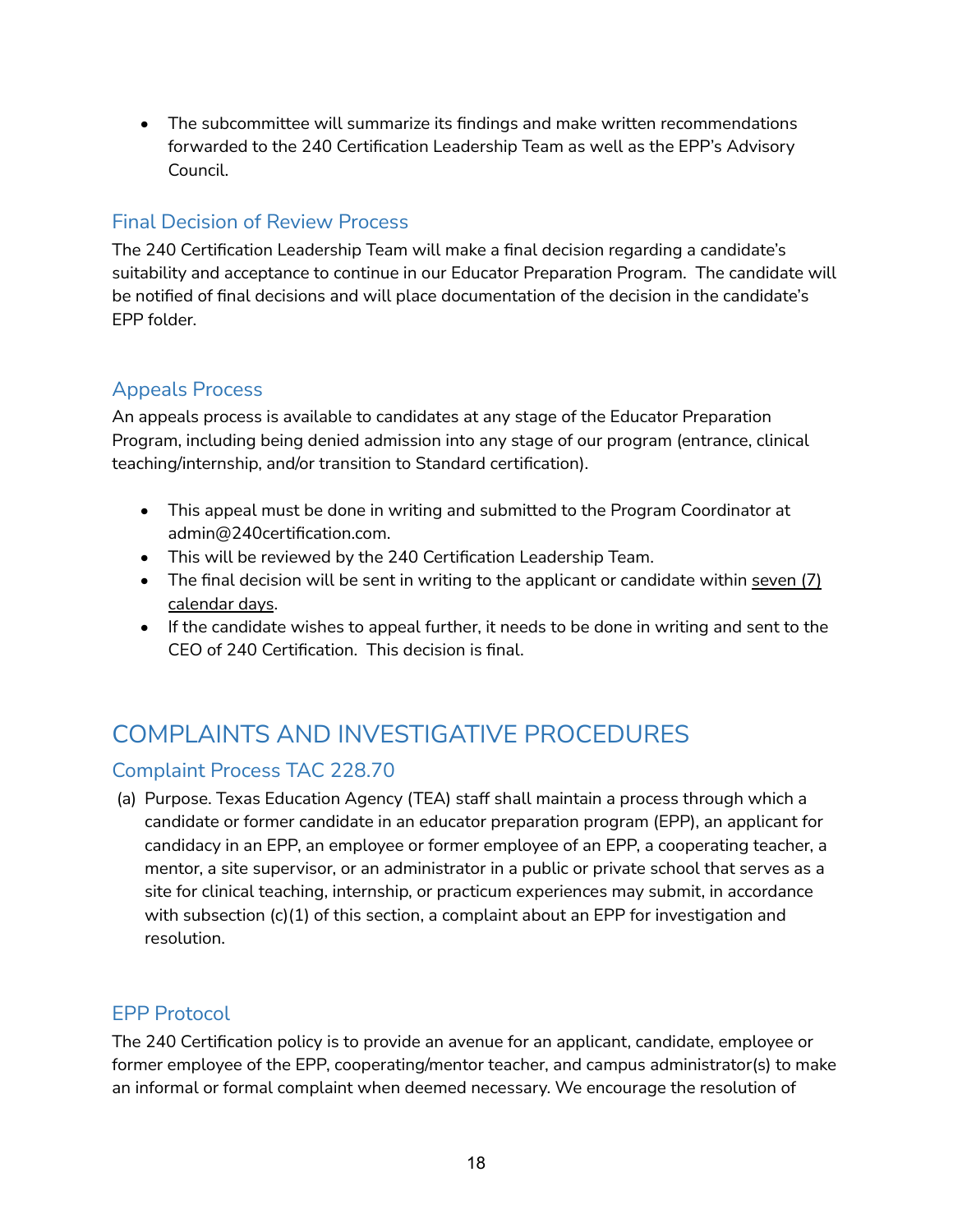complaints through timely communication at and near the point of origin in order to be addressed in a timely and effective manner.

- If the complaint is concerning **courses offered through 240 Certification**, the concern should be directed to the course instructor directly responsible for teaching the course.
- If the complaint is concerning the **program itself**, the concern should be directed to the Program Advisor, or if an applicant, to the Program Coordinator at admin@240certification.com.

If the party filing the complaint is not satisfied with the outcome of this process, then a formal written complaint should be completed and submitted to the Director of Certification within a timely manner. 240 Certification will maintain a record of all formal written complaints linked to all educator preparation program components from: applicants, employees, former employees, cooperating/mentor teachers, and campus administrators.

#### **NOTE: The form for this process can be obtained from a Program Advisor or accessed [here.](https://form.jotform.com/211152197414045)**

1. The **formal written complaint form** is to be completed by the complainant, and include a clear description of the complaint, dates connected to the cause for complaint, and a description of desired outcome or solution.

2. A formal meeting will be scheduled within 10 working days from the written complaint being received. The candidate's Program Advisor or one of the 240 Certification Directors will set up a meeting with all parties linked to the complaint.

A copy of the form submitted by the complainant and outcome will be sent to the Director of Certification and the party registering a complaint. Within three (3) working days, the Director of Certification will send written acknowledgement of receipt of the complaint to the concerned party.

3. If resolution has not been achieved, the Director of Certification will:

• Try to come to an agreeable conclusion between all parties involved by meeting with them OR

• Assign a special committee to rule on the complaint, which if used, will present a ruling on party's written complaint within 30-calendar days of receipt of the complaint form. The Director of Certification will inform in writing (or by email) of the final decision to the following: party filing the complaint; the candidate's Program Advisor (if applicable); and Owner/Director of 240 Certification.